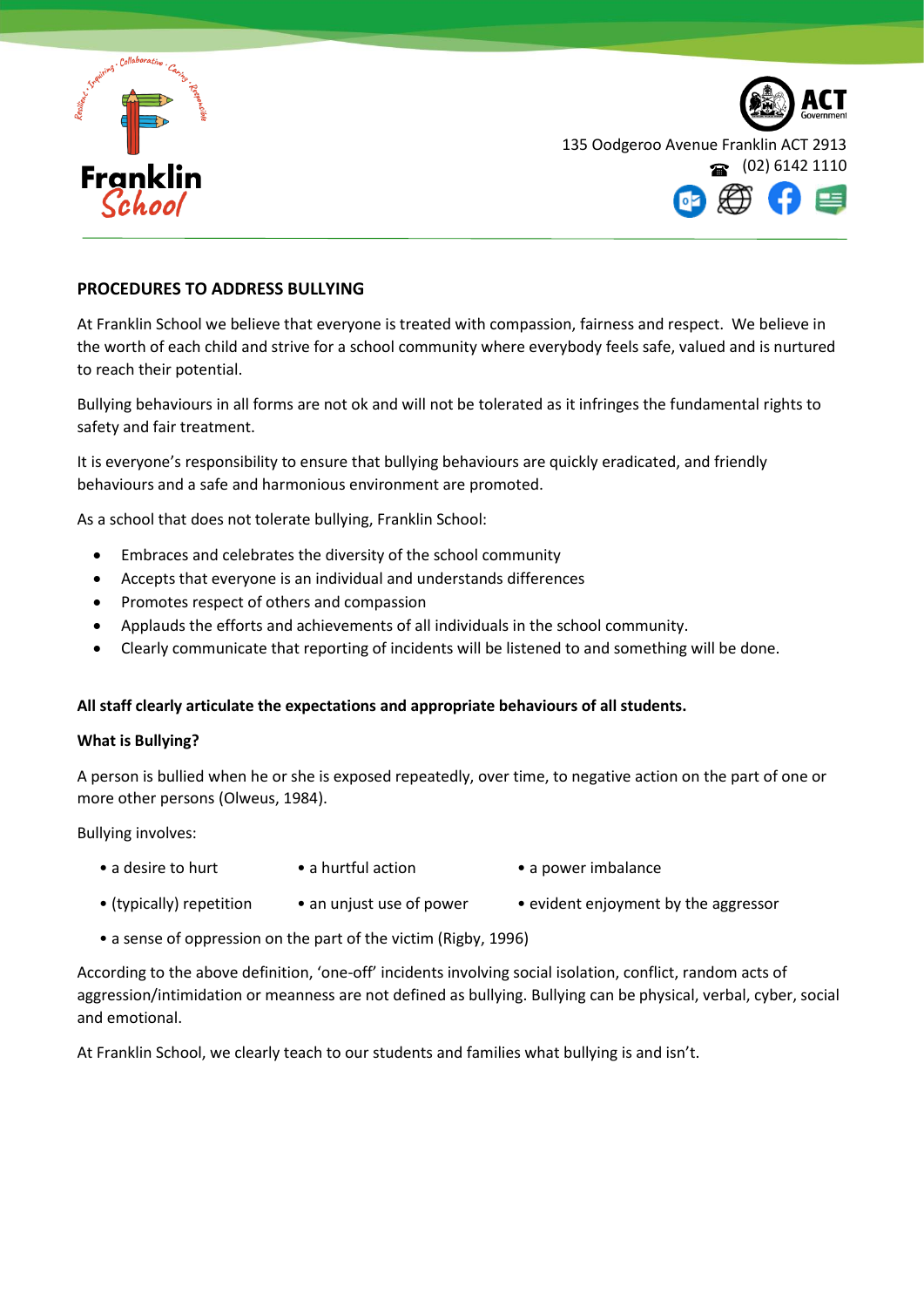



135 Oodgeroo Avenue Franklin ACT 2913





# **Responsibilities**

| <b>Responsibilities of the</b> | <b>Responsibilities of Staff</b> | <b>Responsibilities of</b> | <b>Responsibilities of</b>   |
|--------------------------------|----------------------------------|----------------------------|------------------------------|
| Principal                      |                                  | Children                   | <b>Parents/Guardians</b>     |
| • To ensure the                | • To model, educate and          | $\bullet$ To have an       | • To support the School's    |
| expectations of staff,         | discuss appropriate              | understanding of bullying  | <b>Student Anti-Bullying</b> |
| students and                   | behaviours.                      | and bullying behaviours.   | Guidelines and               |
| parents/guardians are          | • To watch for indicators        | • To appropriately report  | Procedures.                  |
| clear.                         | of possible bullying.            | incidents of bullying      | • To model, educate and      |
| • To monitor the               | • To ensure adequate             | (occurring either to       | discuss appropriate          |
| implementation of school       | supervision of children at       | themselves or another      | behaviours.                  |
| rules and values.              | all times.                       | child).                    | • To watch for indicators    |
|                                | • To respond to all              | • To help someone who is   | of possible bullying         |
|                                | reported and observed            | being bullied by reporting | (including unwillingness)    |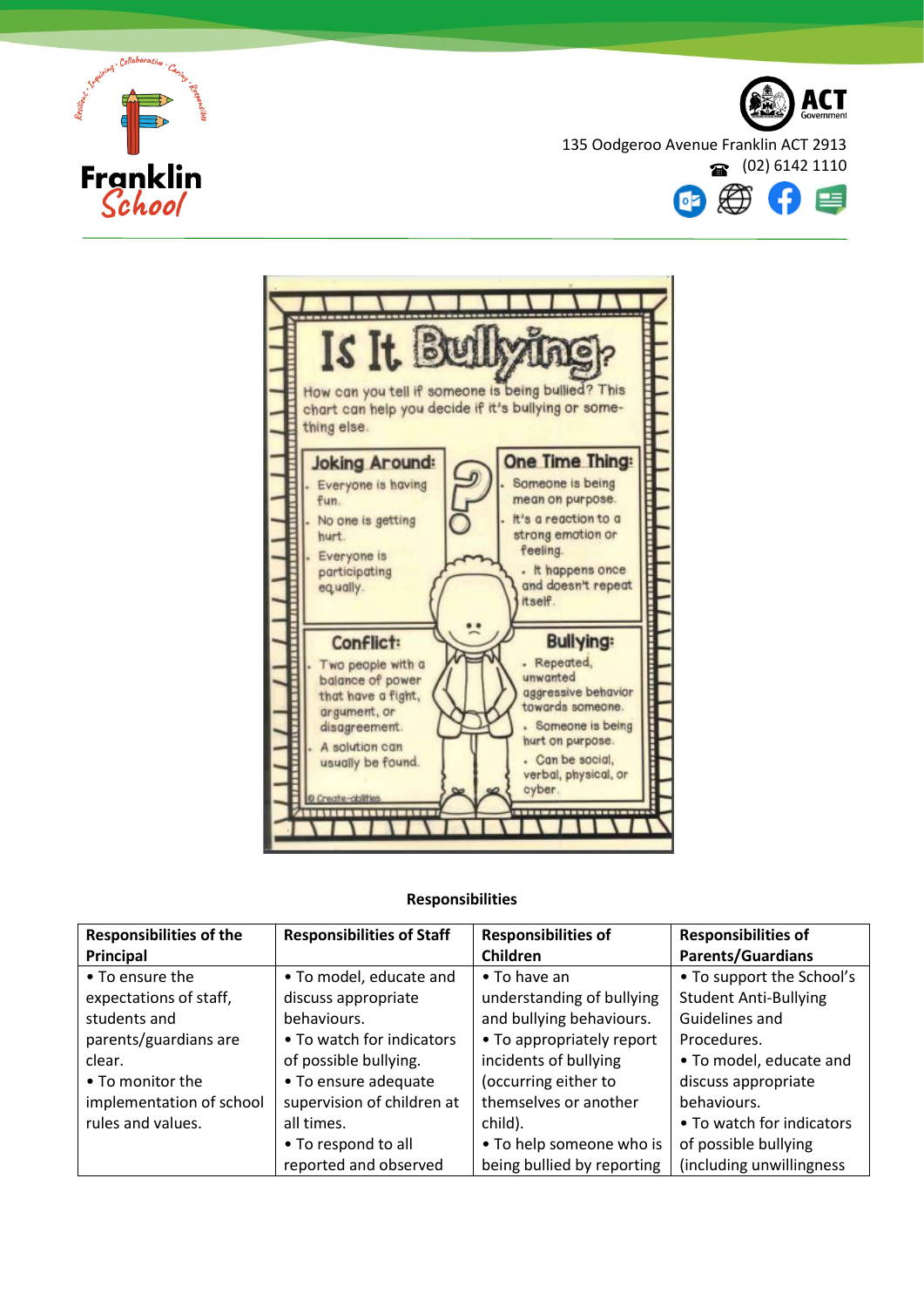



135 Oodgeroo Avenue Franklin ACT 2913

(02) 6142 1110



| • To develop and            | incidents of bullying, as   | incidents to staff or | to attend school or talk   |
|-----------------------------|-----------------------------|-----------------------|----------------------------|
| maintain strong parent      | detailed in this policy.    | family members        | about school and           |
| and community links.        | • To teach students the     | • To not bully others | activities, changes in     |
| • To effectively            | skills that will help build |                       | personality, disturbed     |
| communicate and             | their self-esteem and       |                       | sleep, a pattern of        |
| promote the school's        | empower them to feel        |                       | headaches and stomach      |
| behaviour management        | confident to deal with      |                       | aches, loss of personal    |
| guidelines and              | bullying behaviours.        |                       | property).                 |
| procedures.                 |                             |                       | • To encourage and         |
| • To ensure that all        |                             |                       | support your child to      |
| members of the school       |                             |                       | inform you or a staff      |
| community are aware of      |                             |                       | member if they are being   |
| and have access to the      |                             |                       | bullied or witness         |
| anti-bullying school policy |                             |                       | bullying.                  |
| and procedures.             |                             |                       | • To act appropriately if  |
| • To respond to each        |                             |                       | your child is found to be  |
| incident of bullying in     |                             |                       | the bully.                 |
| accordance with the         |                             |                       | • To speak to your child's |
| procedures detailed in      |                             |                       | teacher FIRST if you       |
| this document.              |                             |                       | suspect or know that       |
|                             |                             |                       | your child is experiencing |
|                             |                             |                       | bullying behaviour         |

# *Under no circumstance should parents/guardians contact other parents/guardians or children regarding an issue of bullying! All matters should be referred to your child's teacher who will then respond according to this document.*

# **How Will the School Respond to Bullying?**

When a bullying incident is reported or observed, the following steps will be taken. and the process may be accelerated according to the severity of the incident.

- When a bullying incident is reported, the class teacher will use a 'no blame' and shared concern approach and process in the first instance.
- The teacher will meet separately with the children involved to gain an understanding of what has occurred.
- This information will be recorded on an incident report and forwarded to the leadership team to be noted and discussed.
- If the incident is deemed not to be bullying, the classroom teacher will monitor the relevant students according to the Wellbeing Policy.
- Where appropriate, the class teacher may utilise an existing anonymous bullying survey tool.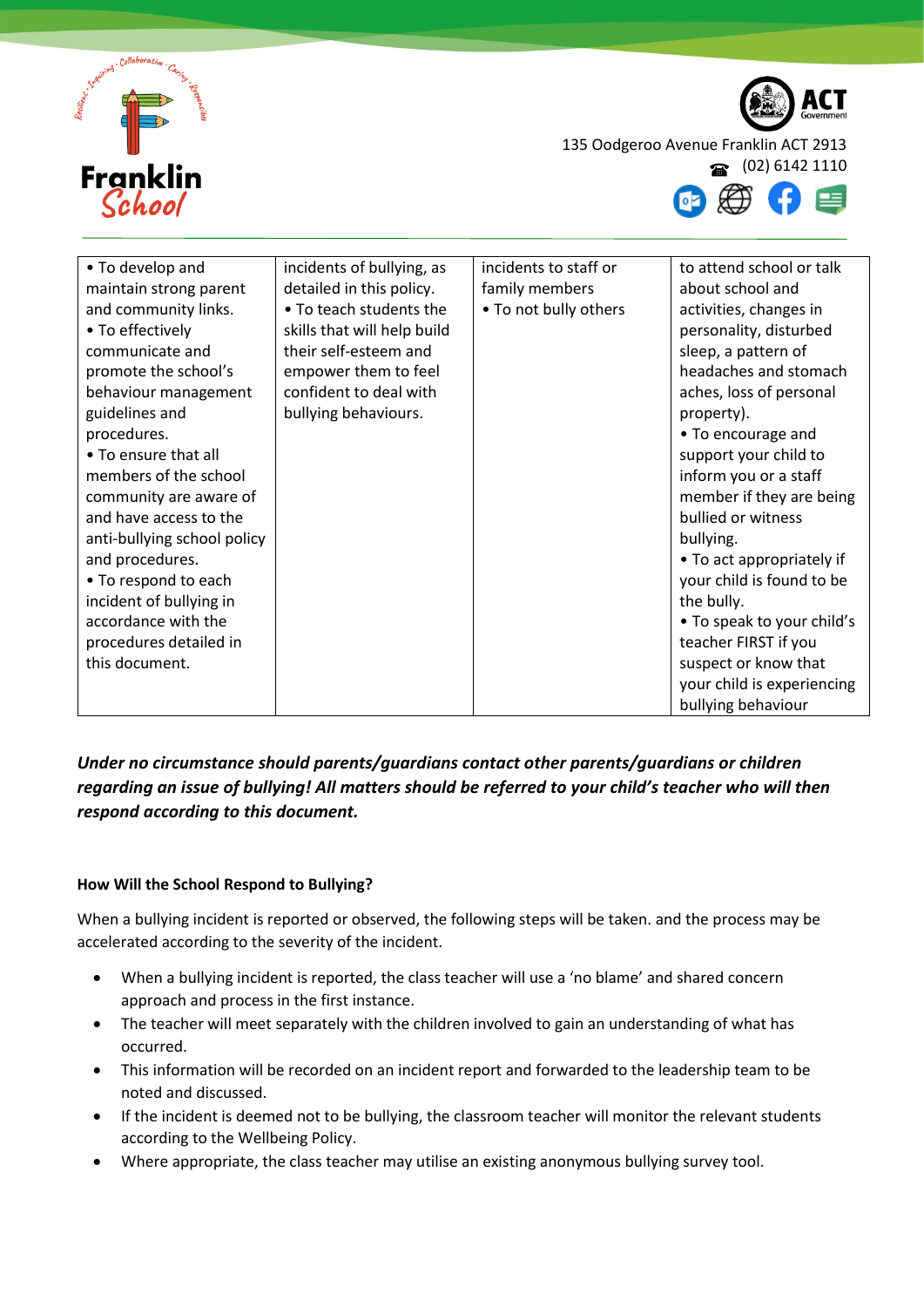



- If bullying is identified, the parents/guardians of both the child exhibiting the bullying behaviour, and the victim, will be requested to meet with a member of the leadership team and class teacher. They will be notified of the level and severity of the incident, and its consequences. Discussion of disciplinary procedures and expectations will also occur.
- The matter may be further addressed via mediation, individual counselling or the development of a behaviour management plan.
- Support through the SASSCO (Safe and Supportive Schools Contact Officer) and leadership team will be offered to both children and their families.
- A record of the incident and its management will be kept on file on SAS (Student Administration System)
- Continued bullying would result in an additional action plan being developed, often in conjunction with the SASSCO (Safe and Supportive Schools Contact Officer) and leadership team
- Appropriate consequences would be delivered to the child exhibiting the bullying behaviour, and further dialogue with relevant parents/guardians would occur.
- Additional incident reports would be kept on file as necessary
- If bullying behaviour continues to occur, further meetings with families, the student and the teacher will occur.
- Whole School Strategies:
- At Franklin School we implement the following programs and strategies to improve the children's selfesteem and resiliency, assertiveness, conflict resolution and problem solving, and to nurture and grow genuine and supportive relationships amongst the student body:
- Lets Go!- At the commencement of the each year.
- Circle Time
- Everyone Everyday- Biannually
- PBL
- Zones of Regulation
- Friendly Schools Plus- Biannually
- Peer Support
- Student Parliament
- Access to the school SASSCO(s)
- Restorative Practices
- Withdrawal spaces
- Teaching of explicit social skills through resources such as *"Friendly Kids Friendly Classrooms"*
- Zones of Regulation
- Trauma informed Practices
- Students are encouraged to 'tell' of incidents of bullying. 'Telling' is established as an acceptable and responsible behaviour that is valued in the school community.